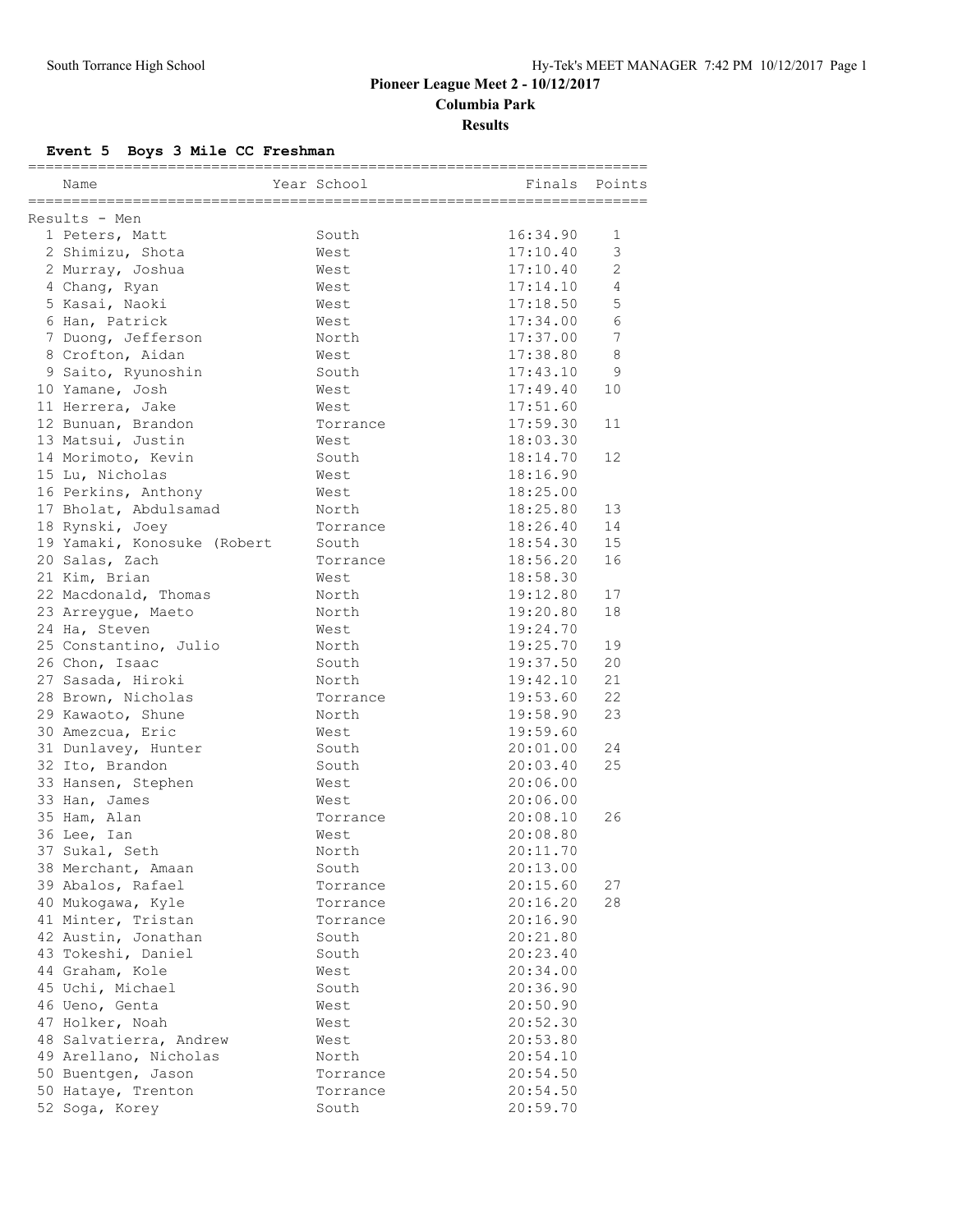## **Pioneer League Meet 2 - 10/12/2017 Columbia Park**

#### **Results**

## **....Event 5 Boys 3 Mile CC Freshman**

| 53 Sarkisian, Joey      | West     | 21:05.10 |
|-------------------------|----------|----------|
| 54 Davis, Andrew        | Torrance | 21:06.60 |
| 55 Baig, Muhammad       | West     | 21:08.90 |
| 56 Paz, Richard         | West     | 21:11.50 |
| 57 Tamura, Garrett      | Torrance | 21:13.80 |
| 58 Maekawa, Jared       | West     | 21:17.90 |
| 59 Cheng, Ethan         | West     | 21:26.30 |
| 60 Dawson, Jayden       | West.    | 21:31.00 |
| 61 Valbuena, Garret     | Torrance | 21:39.30 |
| 62 Mackenzie, Kai       | South    | 21:53.40 |
| 63 Bae, Samuel          | West     | 21:57.40 |
| 64 Khanbabaei, Sepehr   | West     | 22:17.30 |
| 65 Bullo, Jacob         | Torrance | 22:18.20 |
| 66 Douglas, Dylan       | West     | 22:20.20 |
| 67 Spieleder, Hans      | South    | 22:32.70 |
| 68 Osuna, Hugo          | West     | 22:54.40 |
| 69 Le, Brandon          | West     | 22:56.30 |
| 70 Lee, Jacob           | West     | 23:06.60 |
| 71 Fu, Edward           | West     | 23:10.30 |
| 72 Bellavance, Nicholas | South    | 23:18.10 |
| 73 Smith, Lucas         | South    | 23:18.50 |
| 74 Kim, Woobin          | West     | 23:22.90 |
| 75 Sarabakhsh, Ryan     | West     | 23:28.30 |
| 76 lee, nathan          | West     | 23:53.30 |
| 77 pantam, sujan        | West     | 24:00.30 |
| 78 Villanueva, Jake     | Torrance | 24:01.30 |
| 79 Nam, Alex            | West     | 24:18.40 |
| 80 Martinez, Nicholas   | Torrance | 24:25.60 |
| 81 Nakamura, Sean       | Torrance | 24:32.10 |
| 82 Phillips, Edward     | West     | 24:39.90 |
| 83 Captains, Frank      | South    | 24:52.00 |
| 84 Luu, Dylan           | West     | 24:52.60 |
| 85 Pioch, Tyler         | Torrance | 25:26.50 |
| 86 Gerges, Andrew       | Torrance | 25:47.40 |
| 87 Garcia, Jose         | West     | 26:56.30 |
| 88 Dahlmeier, Shawn     | Torrance | 29:09.60 |
| 89 campos, Matthew      | West     | 37:35.00 |
| 90 Eckert, Whit         | West     | 37:54.60 |

#### Team Scores

| Rank Team              |                   | Total |  | 1 2 3 4 5 |  | $*6$               | $*7$ | $*8$ | $*9$ |
|------------------------|-------------------|-------|--|-----------|--|--------------------|------|------|------|
| Results - Men          |                   |       |  |           |  |                    |      |      |      |
| 1 West                 |                   | 20    |  |           |  | 3 2 4 5 6 8 10     |      |      |      |
| Total Time: 1:26:27.40 |                   |       |  |           |  |                    |      |      |      |
|                        | Average: 17:17.48 |       |  |           |  |                    |      |      |      |
| 2 South                |                   | 57    |  |           |  | 1 9 12 15 20 24 25 |      |      |      |
| Total Time: 1:31:04.50 |                   |       |  |           |  |                    |      |      |      |
| Average:               | 18:12.90          |       |  |           |  |                    |      |      |      |